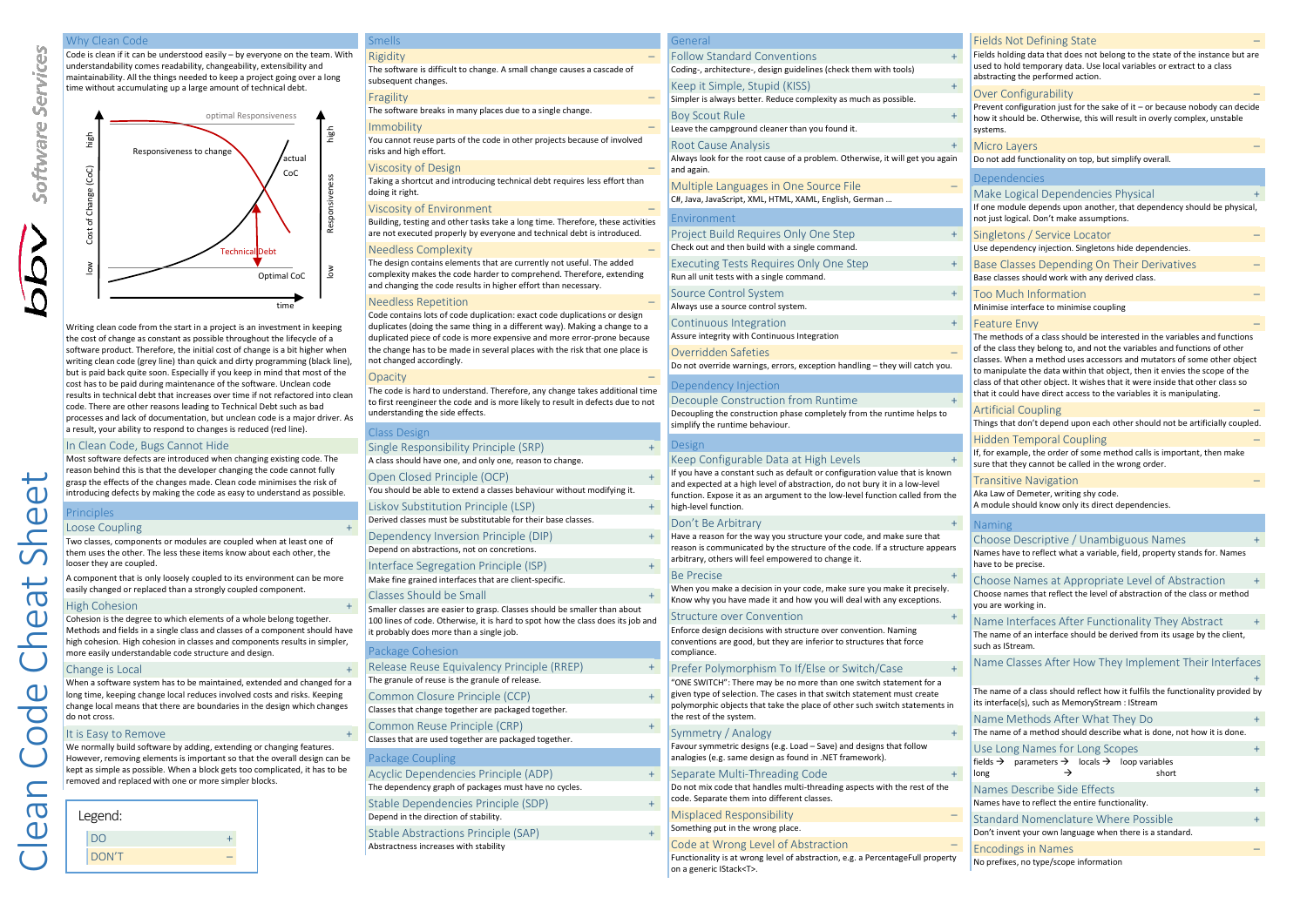|             | Understandability                                                                                                                                                     | conditionals:                                                                                                                                        | From Legacy Code to Clean Code                                                                                                                                                    | How to Learn Clean Code                                                                                                                                                                                                                    |
|-------------|-----------------------------------------------------------------------------------------------------------------------------------------------------------------------|------------------------------------------------------------------------------------------------------------------------------------------------------|-----------------------------------------------------------------------------------------------------------------------------------------------------------------------------------|--------------------------------------------------------------------------------------------------------------------------------------------------------------------------------------------------------------------------------------------|
|             | Consistency                                                                                                                                                           | <b>Encapsulate Conditionals</b>                                                                                                                      | Always have a Running System                                                                                                                                                      | Pair Programming                                                                                                                                                                                                                           |
| ervice      | If you do something a certain way, do all similar things in the same way:<br>same variable name for same concepts, same naming pattern for<br>corresponding concepts. | if (this.ShouldBeDeleted(timer)) is preferable to if (timer.HasExpired &&<br>!timer.IsRecurrent).                                                    | Change your system in small steps, from a running state to a running state.<br>1) Identify Features                                                                               | Two developers solving a problem together at a single workstation. One is<br>the driver, the other is the navigator. The driver is responsible for writing<br>the code. The navigator is responsible for keeping the solution aligned with |
| Uñ,         | Use Explanatory Variables                                                                                                                                             | <b>Positive Conditionals</b><br>Positive conditionals are easier to read than negative conditionals.                                                 | Identify the existing features in your code and prioritise them according to<br>how relevant they are for future development (likelihood and risk of                              | the architecture, the coding guidelines and looks at where to go next (e.g.<br>which test to write next). Both challenge their ideas and approaches to                                                                                     |
|             | Use locals to give steps in algorithms names.<br><b>Encapsulate Boundary Conditions</b>                                                                               | Useless Stuff                                                                                                                                        | change).<br>2) Introduce Boundary Interfaces for Testability                                                                                                                      | solutions.                                                                                                                                                                                                                                 |
| oftware     | Boundary conditions are hard to keep track of. Put the processing for them<br>in one place, e.g. nextLevel = level + 1;                                               | Dead Comment, Code<br>Delete unused things. You can find them in your version control system.                                                        | Refactor the boundaries of your system to interfaces so that you can<br>simulate the environment with test doubles (fakes, mocks, stubs,                                          | Commit Reviews<br>A developer walks a peer developer through all code changes prior to<br>committing (or pushing) the changes to the version control system. The                                                                           |
|             | Prefer Dedicated Value Objects to Primitive Types<br>Instead of passing primitive types like strings and integers, use dedicated                                      | Clutter<br>Code that is not dead but does not add any functionality                                                                                  | simulators).<br>3) Write Feature Acceptance Tests                                                                                                                                 | peer developer checks the code against clean code guidelines and design<br>guidelines.                                                                                                                                                     |
|             | primitive types: e.g. AbsolutePath instead of string.                                                                                                                 | Inappropriate Information<br>Comment holding information better held in a different kind of system:                                                  | Cover a feature with Acceptance Tests to establish a safety net for<br>refactoring.                                                                                               | Coding Dojo                                                                                                                                                                                                                                |
|             | Poorly Written Comment<br>Comment does not add any value (redundant to code), is not well formed,                                                                     | product backlog, source control. Use code comments for technical notes<br>only.                                                                      | 4) Identify Components                                                                                                                                                            | In a Coding Dojo, a group of developers come together to exercise their<br>skills. Two developers solve a problem (kata) in pair programming. The rest<br>observe. After 10 minutes, the group rotates to build a new pair. The            |
|             | not correct grammar/spelling.<br>Obscured Intent                                                                                                                      | Maintainability Killers                                                                                                                              | Within a feature, identify the components used to provide the feature.<br>Prioritise components according to relevance for future development<br>(likelihood and risk of change). | observers may critique the current solution, but only when all tests are<br>green.                                                                                                                                                         |
|             | Too dense algorithms that lose all expressiveness.                                                                                                                    | Duplication                                                                                                                                          |                                                                                                                                                                                   |                                                                                                                                                                                                                                            |
|             | Obvious Behaviour Is Unimplemented<br>Violations of "the Principle of Least Astonishment". What you expect is                                                         | Eliminate duplication. Violation of the "Don't repeat yourself" (DRY)<br>principle.                                                                  | 5) Refactor Interfaces between Components<br>Refactor (or introduce) interfaces between components so that each<br>component can be tested in isolation of its environment.       | <b>Bibliography</b><br>Clean Code: A Handbook of Agile Software Craftsmanship by Robert Martin                                                                                                                                             |
|             | what you get.                                                                                                                                                         | Magic Numbers / Strings                                                                                                                              | 6) Write Component Acceptance Tests                                                                                                                                               |                                                                                                                                                                                                                                            |
|             | Hidden Logical Dependency                                                                                                                                             | Replace Magic Numbers and Strings with named constants to give them a<br>meaningful name when meaning cannot be derived from the value itself.       | Cover the features provided by a component with Acceptance Tests.                                                                                                                 |                                                                                                                                                                                                                                            |
|             | A method can only work when invoked correctly depending on something<br>else in the same class, e.g. a Deleteltem method must only be called if a                     | Enums (Persistent or Defining Behaviour)                                                                                                             | 7) Decide for Each Component:                                                                                                                                                     |                                                                                                                                                                                                                                            |
|             | CanDeleteItem method returned true, otherwise it will fail.<br><b>Methods</b>                                                                                         | Use reference codes instead of enums if they have to be persisted. Use<br>polymorphism instead of enums if they define behaviour.                    | Refactor, Reengineer, Keep<br>Decide for each component whether to refactor, reengineer or keep it.                                                                               |                                                                                                                                                                                                                                            |
|             | Methods Should Do One Thing                                                                                                                                           | <b>Exception Handling</b>                                                                                                                            | 8a) Refactor Component                                                                                                                                                            |                                                                                                                                                                                                                                            |
|             | Loops, exception handling,  encapsulate in sub-methods.                                                                                                               | <b>Catch Specific Exceptions</b>                                                                                                                     | Redesign classes within the component and refactor step by step (see                                                                                                              |                                                                                                                                                                                                                                            |
|             | Methods Should Descend 1 Level of Abstraction                                                                                                                         | Catch exceptions as specific as possible. Catch only the exceptions for which                                                                        | Refactoring Patters). Add unit tests for each newly designed class.                                                                                                               |                                                                                                                                                                                                                                            |
|             | The statements within a method should all be written at the same level of                                                                                             | you can react in a meaningful manner.                                                                                                                | 8b) Reengineer Component                                                                                                                                                          |                                                                                                                                                                                                                                            |
|             | abstraction, which should be one level below the operation described by<br>the name of the function.                                                                  | Catch Where You Can React in a Meaningful Way<br>Only catch exceptions when you can react in a meaningful way. Otherwise,                            | Use ATDD and TDD (see Clean ATDD/TDD cheat sheet) to re-implement the<br>component.                                                                                               |                                                                                                                                                                                                                                            |
|             | Method with Too Many Arguments                                                                                                                                        | let someone up in the call stack react to it.                                                                                                        | 8c) Keep Component                                                                                                                                                                |                                                                                                                                                                                                                                            |
| $\mathbf 0$ | Prefer fewer arguments. Maybe functionality can be outsourced to a<br>dedicated class that holds the information in fields.                                           | Use Exceptions instead of Return Codes or null<br>In an exceptional case, throw an exception when your method cannot do its                          | If you anticipate only few future changes to a component and the<br>component had few defects in the past, consider keeping it as it is.                                          |                                                                                                                                                                                                                                            |
| $\mathbf 0$ | Method with Out/Ref Arguments                                                                                                                                         | job. Don't accept or return null. Don't return error codes.                                                                                          | <b>Refactoring Patterns</b>                                                                                                                                                       |                                                                                                                                                                                                                                            |
|             | Prevent usage. Return complex object holding all values, split into several<br>methods. If your method must change the state of something, have it                    | <b>Fail Fast</b>                                                                                                                                     | Reconcile Differences - Unify Similar Code                                                                                                                                        |                                                                                                                                                                                                                                            |
|             | change the state of the object it is called on.                                                                                                                       | Exceptions should be thrown as early as possible after detecting an<br>exceptional case. This helps to pinpoint the exact location of the problem by | Change both pieces of code stepwise until they are identical.                                                                                                                     |                                                                                                                                                                                                                                            |
|             | Selector / Flag Arguments                                                                                                                                             | looking at the stack trace of the exception.                                                                                                         | Isolate Change                                                                                                                                                                    |                                                                                                                                                                                                                                            |
|             | public int Foo(bool flag)                                                                                                                                             | Using Exceptions for Control Flow                                                                                                                    | First, isolate the code to be refactored from the rest. Then refactor. Finally,<br>undo isolation.                                                                                |                                                                                                                                                                                                                                            |
| $\sigma$    | Split method into several independent methods that can be called from the<br>client without the flag.                                                                 | Using exceptions for control flow: has bad performance, is hard to<br>understand and results in very hard handling of real exceptional cases.        | Migrate Data                                                                                                                                                                      |                                                                                                                                                                                                                                            |
| $\mathbf 0$ | Inappropriate Static                                                                                                                                                  | <b>Swallowing Exceptions</b>                                                                                                                         | Move from one representation to another by temporary duplication of data<br>structures.                                                                                           |                                                                                                                                                                                                                                            |
|             | Static method that should be an instance method                                                                                                                       | Exceptions can be swallowed only if the exceptional case is completely                                                                               |                                                                                                                                                                                   |                                                                                                                                                                                                                                            |
|             | Source Code Structure                                                                                                                                                 | resolved after leaving the catch block. Otherwise, the system is left in an                                                                          | <b>Temporary Parallel Implementation</b><br>Refactor by introducing a temporary parallel implementation of an                                                                     |                                                                                                                                                                                                                                            |
|             | Vertical Separation                                                                                                                                                   | inconsistent state.                                                                                                                                  | algorithm. Switch one caller after the other. Remove old solution when no                                                                                                         |                                                                                                                                                                                                                                            |
|             | Variables and methods should be defined close to where they are used.<br>Local variables should be declared just above their first usage and should                   |                                                                                                                                                      | longer needed.<br>Demilitarized Zone for Components                                                                                                                               | Legend:                                                                                                                                                                                                                                    |
|             | have a small vertical scope.                                                                                                                                          |                                                                                                                                                      | Introduce an internal component boundary and push everything unwanted                                                                                                             | DO                                                                                                                                                                                                                                         |
|             | <b>Nesting</b>                                                                                                                                                        |                                                                                                                                                      | outside of the internal boundary into the demilitarized zone between                                                                                                              |                                                                                                                                                                                                                                            |
|             | Nested code should be more specific or handle less probable scenarios than                                                                                            |                                                                                                                                                      | component interface and internal boundary. Then refactor the component<br>interface to match the internal boundary and eliminate the demilitarized                                | <b>DON'T</b>                                                                                                                                                                                                                               |
|             | unnested code.                                                                                                                                                        |                                                                                                                                                      | zone.                                                                                                                                                                             |                                                                                                                                                                                                                                            |
|             | Structure Code into Namespaces by Feature                                                                                                                             |                                                                                                                                                      |                                                                                                                                                                                   |                                                                                                                                                                                                                                            |



cc)

Keep everything belonging to the same feature together. Don't use namespaces communicating layers. A feature may use another feature; a business feature may use a core feature like logging.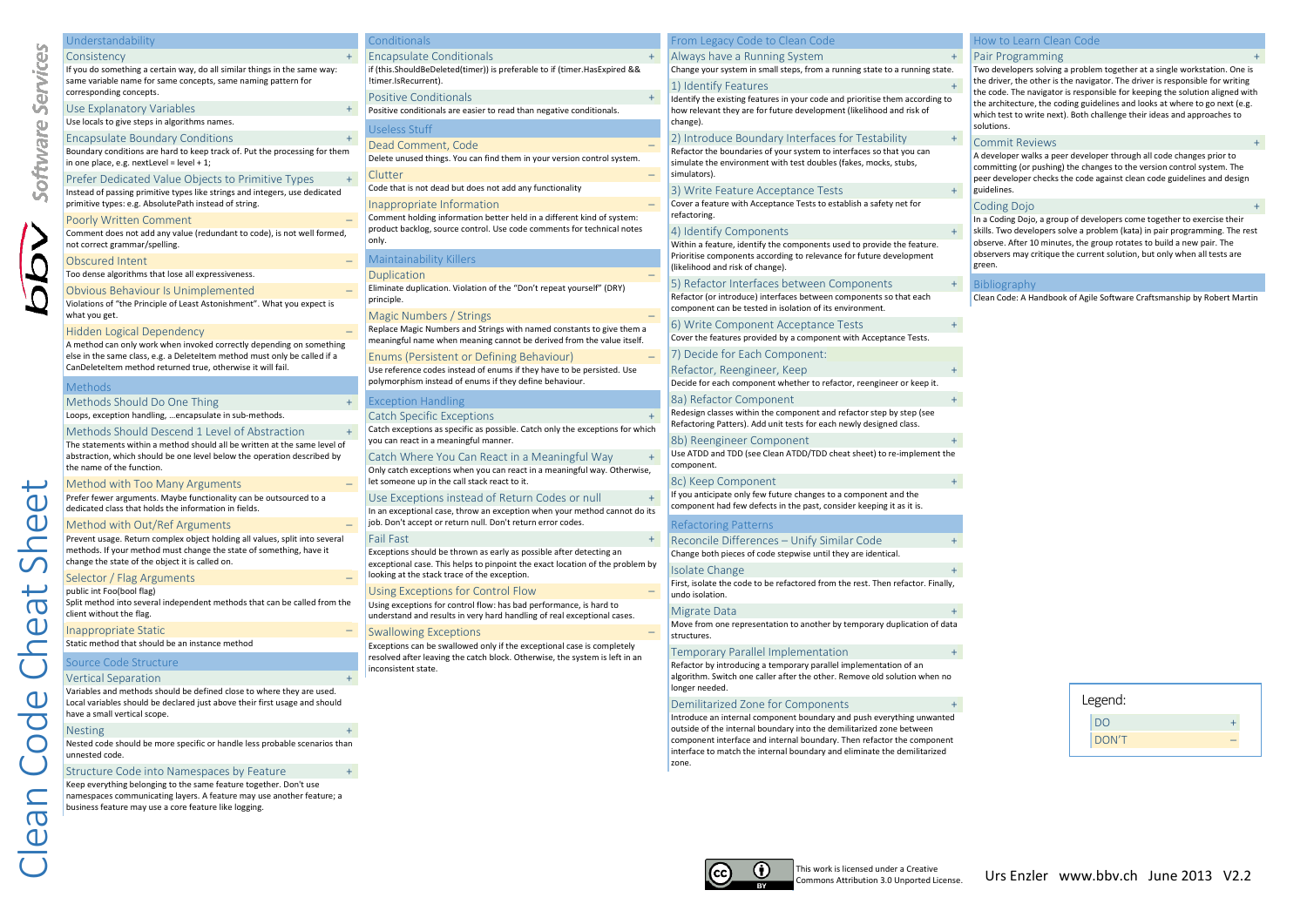| Kinds of Automated Tests                                                                                                                                                               | Faking (Stubs, Fakes, Spies, Mocks )                                                                                                                                                          |
|----------------------------------------------------------------------------------------------------------------------------------------------------------------------------------------|-----------------------------------------------------------------------------------------------------------------------------------------------------------------------------------------------|
| ATDD – Acceptance Test Driven Development<br>$+$                                                                                                                                       | Isolation from environment                                                                                                                                                                    |
| Specify a feature first with a test, then implement.                                                                                                                                   | Use fakes to simulate all dependencies of the testee.                                                                                                                                         |
| TDD — Test Driven Development<br>$+$<br>Red - green - refactor. Test a little - code a little.                                                                                         | <b>Faking Framework</b><br>Use a dynamic fake framework for fakes that show different behaviour in                                                                                            |
| $+$                                                                                                                                                                                    | different test scenarios (little behaviour reuse).                                                                                                                                            |
| DDT – Defect Driven Testing<br>Write a unit test that reproduces the defect - Fix code - Test will succeed -                                                                           | <b>Manually Written Fakes</b>                                                                                                                                                                 |
| Defect will never return.                                                                                                                                                              | Use manually written fakes when they can be used in several tests and they<br>have only little changed behaviour in these scenarios (behaviour reuse).                                        |
| POUTing – Plain Old Unit Testing<br>$+$<br>Aka test after. Write unit tests to check existing code. You cannot and                                                                     | Mixing Stubbing and Expectation Declaration                                                                                                                                                   |
| probably do not want to test drive everything. Use POUT to increase sanity.<br>Use to add additional tests after TDDing (e.g. boundary cases).                                         | Make sure that you follow the AAA (arrange, act, assert) syntax when using<br>mocks. Don't mix setting up stubs (so that the testee can run) with                                             |
| Design for Testability                                                                                                                                                                 | expectations (on what the testee should do) in the same code block.                                                                                                                           |
| Constructor – Simplicity                                                                                                                                                               | Checking Fakes instead of Testee                                                                                                                                                              |
| Objects have to be easily creatable. Otherwise, easy and fast testing is not<br>possible.                                                                                              | Tests that do not check the testee but values returned by fakes. Normally<br>due to excessive fake usage.                                                                                     |
| Constructor – Lifetime<br>$+$                                                                                                                                                          | <b>Excessive Fake Usage</b>                                                                                                                                                                   |
| Pass dependencies and configuration/parameters into the constructor that<br>have a lifetime equal to or longer than the created object. For other values<br>use methods or properties. | If your test needs a lot of mocks or mock setup, then consider splitting the<br>testee into several classes or provide an additional abstraction between<br>your testee and its dependencies. |
| Abstraction Layers at System Boundary<br>$+$                                                                                                                                           | <b>Unit Test Principles</b>                                                                                                                                                                   |
| Use abstraction layers at system boundaries (database, file system, web                                                                                                                | Fast                                                                                                                                                                                          |
| services, COM interfaces ) that simplify unit testing by enabling the usage<br>of mocks.                                                                                               | Unit tests have to be fast in order to be executed often. Fast means much<br>smaller than seconds.                                                                                            |
| Structure                                                                                                                                                                              | <b>Isolated</b>                                                                                                                                                                               |
| $+$<br>Arrange – Act – Assert<br>Structure the tests always by AAA. Never mix these three blocks.                                                                                      | Clear where the failure happened. No dependency between tests (random<br>order).                                                                                                              |
| $+$<br>Test Assemblies (.Net)                                                                                                                                                          | Repeatable                                                                                                                                                                                    |
| Create a test assembly for each production assembly and name it as the<br>production assembly + ".Test".                                                                               | No assumed initial state, nothing left behind, no dependency on external<br>services that might be unavailable (databases, file system ).                                                     |
| <b>Test Namespace</b><br>$+$                                                                                                                                                           | Self-Validating<br>$^{+}$                                                                                                                                                                     |
| Put the tests in the same namespace as their associated testee.                                                                                                                        | No manual test interpretation or intervention. Red or green!                                                                                                                                  |
| Unit Test Methods Show Whole Truth<br>$+$                                                                                                                                              | <b>l</b> imely                                                                                                                                                                                |
| Unit test methods show all parts needed for the test. Do not use SetUp<br>method or base classes to perform actions on testee or dependencies.                                         | Tests are written at the right time (TDD, DDT, POUTing)<br>Unit Test Smells                                                                                                                   |
| $+$<br>SetUp / TearDown for Infrastructure Only                                                                                                                                        | Test Not Testing Anything                                                                                                                                                                     |
| Use the SetUp / TearDown methods only for infrastructure that your unit                                                                                                                | Passing test that at first sight appears valid but does not test the testee.                                                                                                                  |
| test needs. Do not use it for anything that is under test.                                                                                                                             | Test Needing Excessive Setup                                                                                                                                                                  |
| Test Method Naming<br>$+$                                                                                                                                                              | A test that needs dozens of lines of code to set up its environment. This<br>noise makes it difficult to see what is really tested.                                                           |
| Names reflect what is tested, e.g. FeatureWhenScenarioThenBehaviour.<br>$+$                                                                                                            |                                                                                                                                                                                               |
| Single Scenario per Test<br>One test checks one scenario only.                                                                                                                         | Too Large Test / Assertions for Multiple Scenarios<br>A valid test that is, however, too large. Reasons can be that this test checks                                                          |
| Resource Files<br>$+$                                                                                                                                                                  | for more than one feature or the testee does more than one thing (violatior<br>of Single Responsibility Principle).                                                                           |
| Test and resource are together: FooTest.cs, FooTest.resx                                                                                                                               | <b>Checking Internals</b>                                                                                                                                                                     |
| Naming                                                                                                                                                                                 | A test that accesses internals (private/protected members) of the testee                                                                                                                      |
| Naming SUT Test Variables<br>$+$                                                                                                                                                       | directly (Reflection). This is a refactoring killer.                                                                                                                                          |
| Give the variable holding the System Under Test always the same name (e.g.<br>testee or sut). Clearly identifies the SUT, robust against refactoring.                                  | Test Only Running on Developer's Machine                                                                                                                                                      |
| Naming Result Values                                                                                                                                                                   | A test that is dependent on the development environment and fails<br>elsewhere. Use continuous integration to catch them as soon as possible.                                                 |
| Give the variable holding the result of the tested method always the same                                                                                                              | Test Checking More than Necessary                                                                                                                                                             |
| name (e.g. result).                                                                                                                                                                    | A test that checks more than it is dedicated to. The test fails whenever                                                                                                                      |
| $+$<br>Anonymous Variables<br>Always use the same name for variables holding uninteresting arguments to                                                                                | something changes that it checks unnecessarily. Especially probable when<br>fakes are involved or checking for item order in unordered collections.                                           |
| tested methods (e.g. anonymousText).                                                                                                                                                   | Irrelevant Information                                                                                                                                                                        |
| Don't Assume                                                                                                                                                                           | Test contains information that is not relevant to understand it.                                                                                                                              |
| Understand the Algorithm<br>$+$                                                                                                                                                        | <b>Chatty Test</b>                                                                                                                                                                            |
| Just working is not enough, make sure you understand why it works.<br>Incorrect Behaviour at Boundaries<br>$\qquad \qquad -$                                                           | A test that fills the console with text - probably used once to manually<br>check for something.                                                                                              |
| Always unit test boundaries. Do not assume behaviour.                                                                                                                                  | <b>Test Swallowing Exceptions</b>                                                                                                                                                             |
|                                                                                                                                                                                        | A test that catches exceptions and lets the test pass.                                                                                                                                        |

# Use fakes to simulate all dependencies of the testee. Faking Framework + for fakes that show different behaviour in die die die name verschieden test schenken.<br>Geskiedenis is die behaviour reusels Manually Written Fakes + Use manually written fakes when they can be used in several tests and they iour in these scenarios (behaviour reuse). mectation Declaration **AAA (arrange, act, assert) syntax when using** ubs (so that the testee can run) with tee should do) in the same code block. of Testee stee but values returned by fakes. Normally Excessive Fake Usage – ks or mock setup, then consider splitting the brovide an additional abstraction between<br>ties Fast + der to be executed often. Fast means much Isolated + ned. No dependency between tests (random Repeatable + ng left behind, no dependency on external services that might be unavailable (databases, file system …). Self-Validating + or intervention. Red or green Timely + ime (TDD, DDT, POUTing) Test Not Testing Anything – annears valid but does not test the testee. Test Needing Excessive Setup – les of code to set up its environment. This what is really tested. ions for Multiple Scenarios oo large. Reasons can be that this test checks the testee does more than one thing (violation Checking Internals – private/protected members) of the testee ..<br>efactoring killer. Developer's Machine e development environment and fails tegration to catch them as soon as possible. an Necessary tis dedicated to. The test fails whenever cks unnecessarily. Especially probable when for item order in unordered collections. Irrelevant Information – t is not relevant to understand it. Chatty Test – th text – probably used once to manually Test Swallowing Exceptions – and lets the test pass. fixture. Unclear Fail Reason – Split test or use assertion messages. Conditional Test Logic – Erratic Test – TDD Principles Tiny Steps + Keep Tests Simple + TDD Process Smells **certainty** suffer. in.

| Test Not Belonging in Host Test Fixture                                                                                                                                                            |  |
|----------------------------------------------------------------------------------------------------------------------------------------------------------------------------------------------------|--|
| A test that tests a completely different testee than all other tests in the<br>fixture.                                                                                                            |  |
| Obsolete Test                                                                                                                                                                                      |  |
| A test that checks something no longer required in the system. May even<br>prevent clean-up of production code because it is still referenced.                                                     |  |
| <b>Hidden Test Functionality</b>                                                                                                                                                                   |  |
| Test functionality hidden in either the SetUp method, base class or helper<br>class. The test should be clear by looking at the test method only - no<br>initialisation or asserts somewhere else. |  |

## Bloated Construction –

The construction of dependencies and arguments used in calls to testee makes test hardly readable. Extract to helper methods that can be reused.

Tests should not have any conditional test logic because it's hard to read.

Test Logic in Production Code –

Tests depend on special logic in production code.

Sometimes passes, sometimes fails due to left overs or environment.

A Test Checks One Feature

A test checks exactly one feature of the testee. That means that it tests all things included in this feature but not more. This includes probably more than one call to the testee. This way, the tests serve as samples and documentation of the usage of the testee.

Make tiny little steps. Add only a little code in test before writing the required production code. Then repeat. Add only one Assert per step.

Whenever a test gets complicated, check whether you can split the testee into several classes (Single Responsibility Principle)

Prefer State Verification to Behaviour Verification + Use behaviour verification only if there is no state to verify.

Test Domain Specific Language + Use test DSLs to simplify reading tests: helper methods, classes.

Using Code Coverage as a Goal –

Use code coverage to find missing tests but don't use it as a driving tool. Otherwise, the result could be tests that increase code coverage but not

# No Green Bar in the last ~10 Minutes –

Make small steps to get feedback as fast and frequent as possible.

Not Running Test Before Writing Production Code – Only if the test fails, then new code is required. Additionally, if the test, surprisingly, does not, fail then make sure the test is correct.

Not Spending Enough Time on Refactoring – Refactoring is an investment in the future. Readability, changeability and extensibility will pay back.

Skipping Something Too Easy to Test – Don't assume, check it. If it is easy, then the test is even easier.

Skipping Something Too Hard to Test –

Make it simpler, otherwise bugs will hide in there and maintainability will

Organising Tests around Methods, Not Behaviour – These tests are brittle and refactoring killers. Test complete "mini" use cases in a way which reflects how the feature will be used in the real world. Do not test setters and getters in isolation, test the scenario they are used

# ad Bar Datt*e*

# One Step Test

Pick a test you are confident you can implement and which maximises learning effect (e.g. impact on design).

#### Partial Test +

Write a test that does not fully check the required behaviour, but brings you a step closer to it. Then use Extend Test below.

#### Extend Test +

Extend an existing test to better match real-world scenarios. Another Test + If you think of new tests, then write them on the TO DO list and don't lose

focus on current test. **Learning Test** 

Write tests against external components to make sure they behave as expected.

# Green Bar Patterns

Fake It ('Til You Make It) + Return a constant to get first test running. Refactor later.

### Triangulate – Drive Abstraction +

Write test with at least two sets of sample data. Abstract implementation on these.

## Obvious Implementation +

If the implementation is obvious then just implement it and see if test runs. If not, then step back and just get test running and refactor then.

#### One to Many – Drive Collection Operations First, implement operation for a single element. Then, step to several elements.

# Acceptance Test Driven Development

Use Acceptance Tests to Drive Your TDD tests + Acceptance tests check for the required functionality. Let them guide your **TDD** 

# User Feature Test +

An acceptance test is a test for a complete user feature from top to bottom that provides business value.

#### Automated ATDD +

Use automated Acceptance Test Driven Development for regression testing and executable specifications.

#### Component Acceptance Tests +

Write acceptance tests for individual components or subsystems so that these parts can be combined freely without losing test coverage.

### Simulate System Boundaries +

Simulate system boundaries like the user interface, databases, file system and external services to speed up your acceptance tests and to be able to check exceptional cases (e.g. a full hard disk). Use system tests to check the boundaries.

#### Acceptance Test Spree –

Do not write acceptance tests for every possibility. Write acceptance tests only for real scenarios. The exceptional and theoretical cases can be covered more easily with unit tests.

| Legend: |  |
|---------|--|
| DO      |  |
| DON'T   |  |
|         |  |